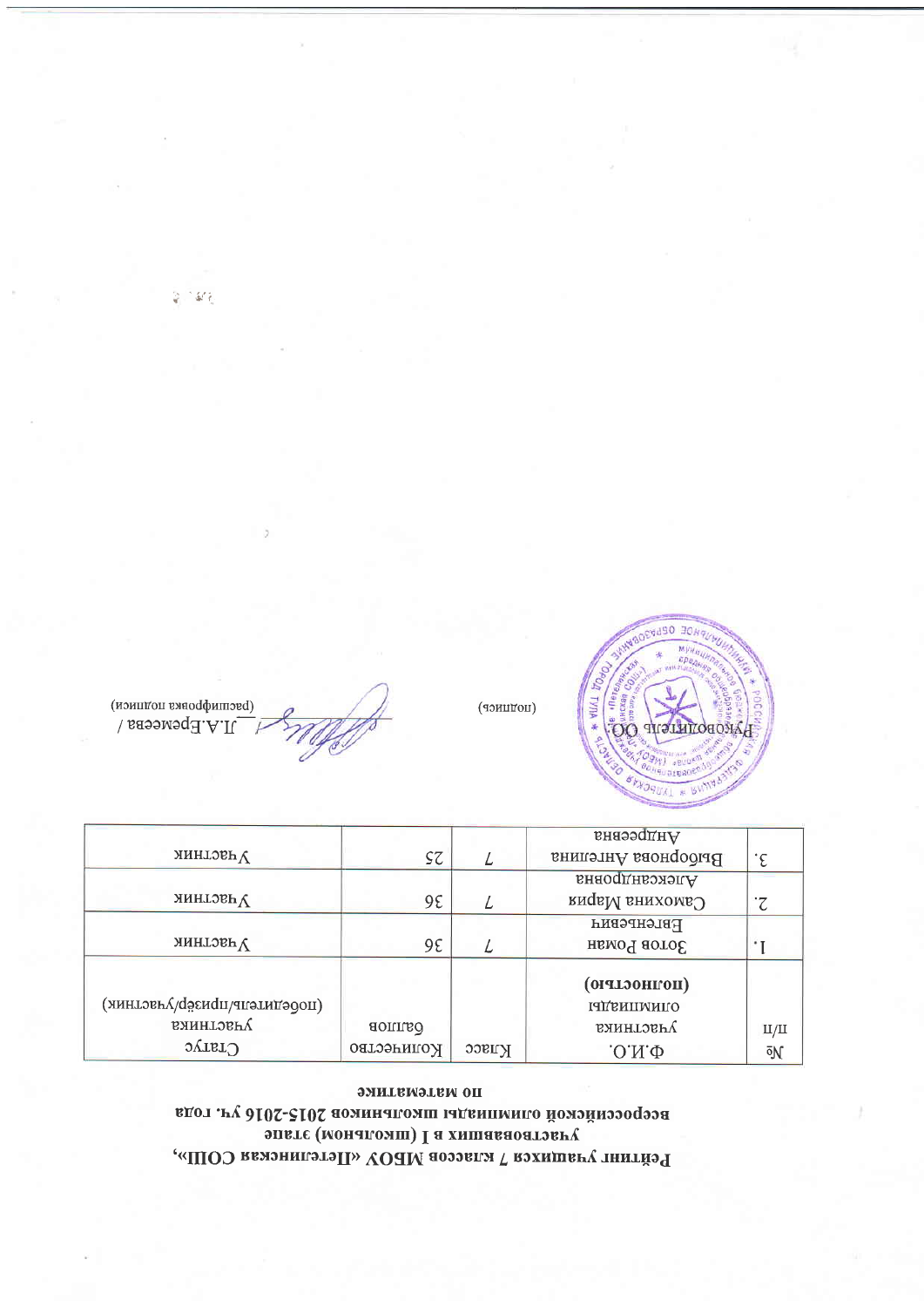# эмитвмэтвм оп вдот .гү д105-г102 аоминаломш иданпимпо йомэйнээодээа эпвте (монапомш) I а хишаваоатэвру Рейтинг учащихся 8 классов MBOУ «Петелинская СОШ»,

(предмет)

| <b>Анастник</b>                                        |                      |        | Риаотэп∪<br>Кузьмичев Михаил                        |                       |
|--------------------------------------------------------|----------------------|--------|-----------------------------------------------------|-----------------------|
| (лобедитель/призёр/участник)<br>участника<br>$C$ Taryc | аоплов<br>Количество | ртивсс | (иолностью)<br><b>слимпиады</b><br>ранных<br>.0.М.Ф | $\rm{H}/\rm{H}$<br>ōN |

(изиштои вмоофитов) (подщись) coccele



深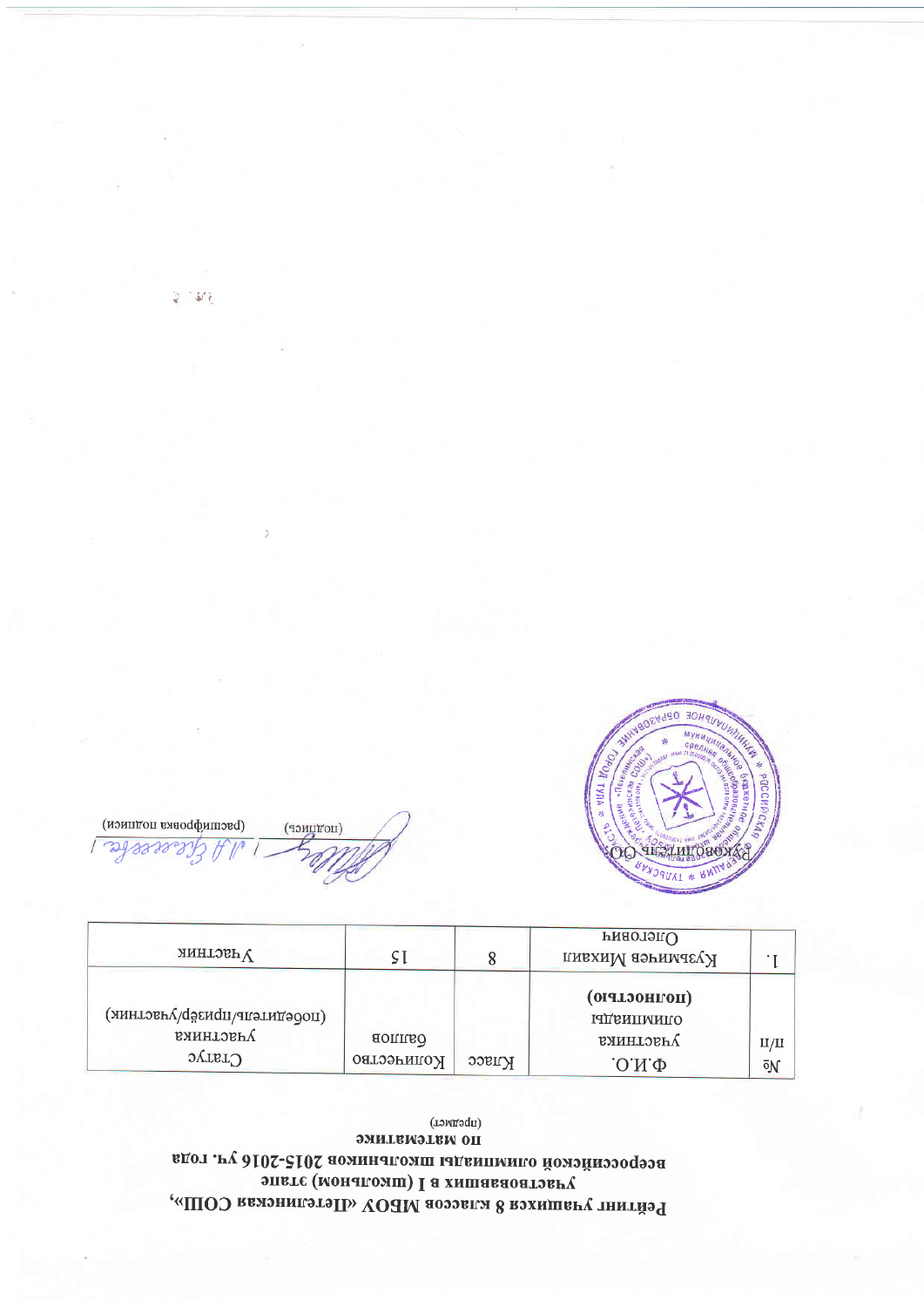# эмитвмэтвм оп вдот .гү д16-с102 аоминаломш идвипмило йомэйнээодээа эпате (монапомш) I а хишаваоатэвиу Рейтинг учащихся 9 классов МБОУ «Петелинска СОШ»,

(TPeAMeT)

| <b>АЗСТНИК</b>              | H          |       | имприевии<br>Санкин Максим |       |
|-----------------------------|------------|-------|----------------------------|-------|
|                             |            |       | иилриевич                  |       |
| <b>АЗСТНИК</b>              | WΙ         |       | Сапронов Роман             |       |
|                             |            |       | (полностью)                |       |
| (имнлэгь удаєм ди удаєтник) |            |       | <b>ПАДВИПМИЛО</b>          |       |
| участника                   | osuno      |       | участника                  | II/II |
| $C$ Taryc                   | Количество | класс | .0.01                      | ōN    |

(щопнись) (изиштои внаофиппов) LA. Epemeens



安全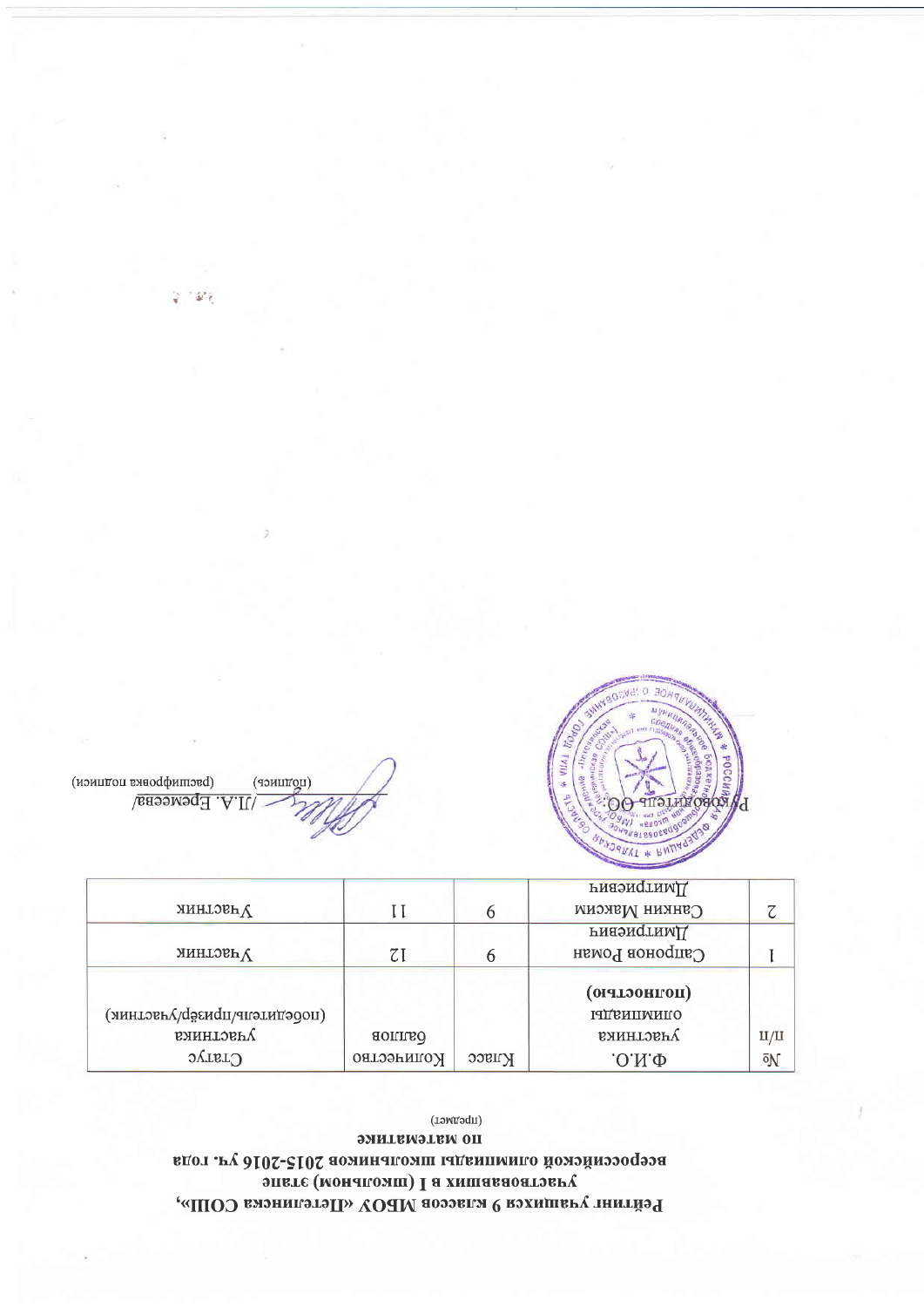# по мятематике всероссийской олимпиады школьников 2015-2016 уч. года эпете (монакомш) I а хишаваоатэвиу Рейтинг учашихся 10 классов МБОУ «Петелинская СОШ»,

(дамтаdи)

|                                           |                            |       | Александрович                                |       |
|-------------------------------------------|----------------------------|-------|----------------------------------------------|-------|
| $\Lambda$ изслник                         |                            | 0 I   | Кажикин Кирилл                               |       |
|                                           |                            |       | имприй Олегович                              |       |
| <b>Адастник</b>                           | 91                         | 01    | Мамченков                                    |       |
| (иоретилении) дазер/ластник)<br>участника | <b>G</b> anno <sub>B</sub> |       | (полностью)<br><b>ИДАИПИМПО</b><br>участника | II/II |
| $C$ raryc                                 | Количество                 | Класс | $.0.01\Phi$                                  | ōN    |

(изициониз подписм) (чэнштон) /I.A. Epeweena



 $\mathcal{L}$  :